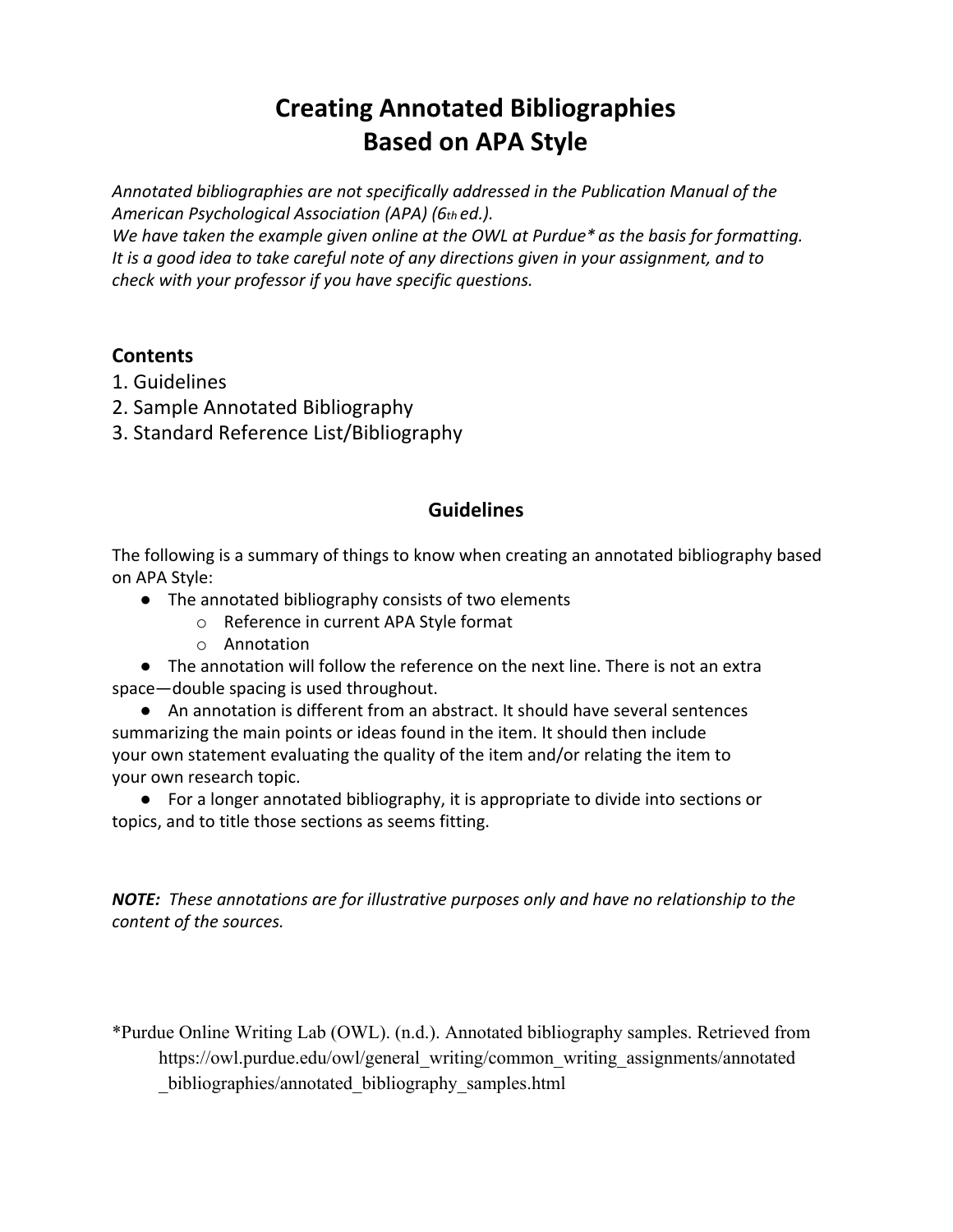#### **Sample Annotated Bibliography**

AICPA sets ethical standards for outsourcing. (2005). *Journal of Accountancy, 199*(1), 8. Retrieved from http://www.journalofaccountancy.com/

This article presents the new standards for outsourcing developed by the AICPA ethics committee. The standards are summarized, and a brief discussion is included of the implications going forward for business and international trade. The authors indicate that changes to the business community will be relatively minor. This is a helpful source for getting an overview of the current ethics standards in outsourcing.

American Management Association. (2010). *The AMA handbook of business writing.*

New York, NY: Author.

The American Management Association has created its own guide for business writing. Designed as a supplemental text to more thorough style guides such as APA, this guide covers topics relating specifically to business, such as citing financials, formatting of company reports, and professional approaches to information integrity in the workplace. This is an indispensable work for anyone doing professional business writing.

Barthelemy, J., & Geyer, D. (2005). An empirical investigation of IT outsourcing versus outsourcing in France and Germany. *Information & Management, 42*, 533-542. doi:10.1016/j.im.2004.02.005

The authors present an investigation of IT outsourcing based on the combined results of a survey administered to IT firms as well as statistical measures from domestic and French or German firms. Their data covers a wide range of IT business unit types. However, the lack of longitudinal data weakens their conclusion that the slower pace of French and German IT outsourcing has had a long-term positive effect on business in those countries.